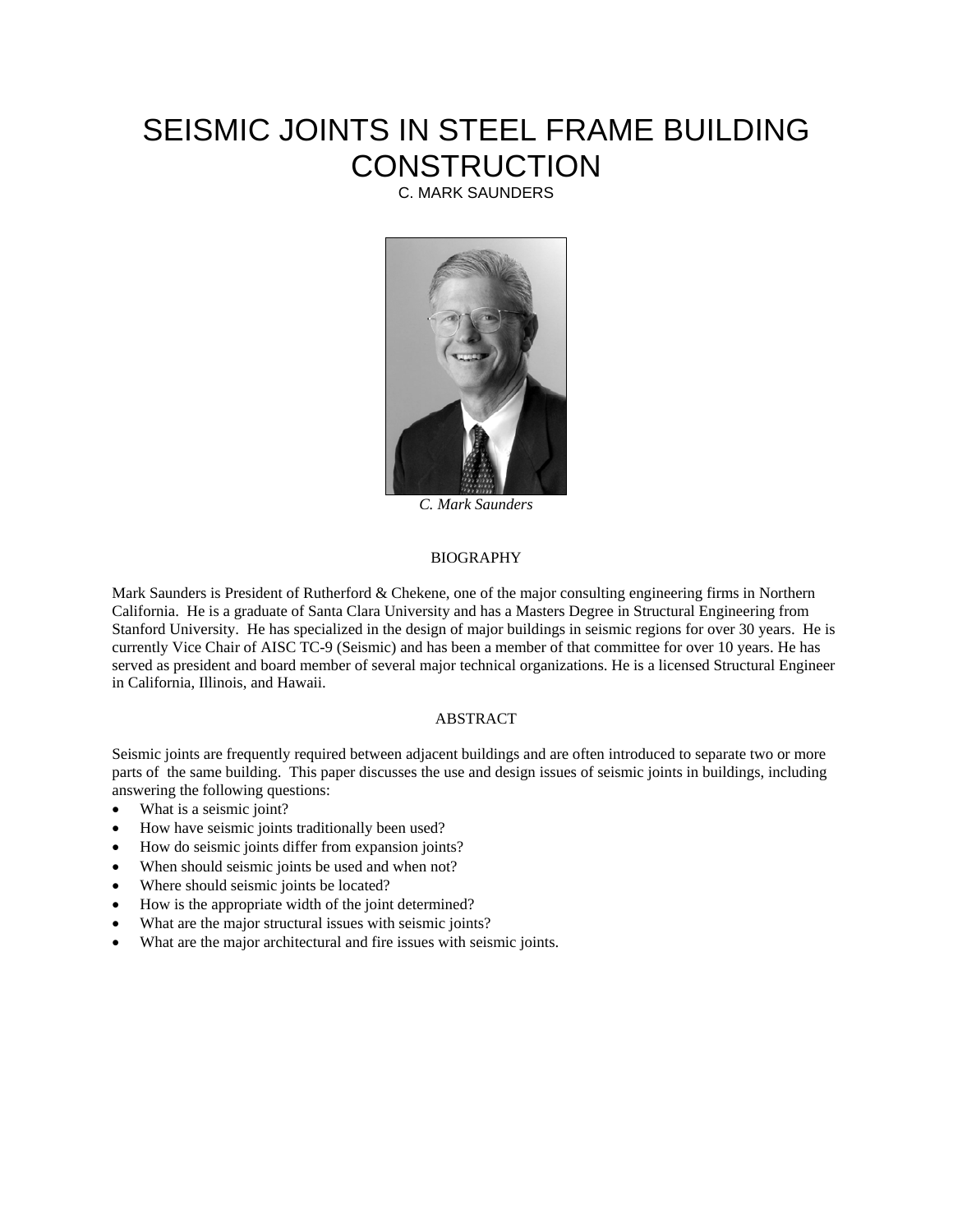# SEISMIC JOINTS IN STEEL FRAME BUILDING **CONSTRUCTION**

C. MARK SAUNDERS

# **INTRODUCTION**

Seismic joints occur naturally when one building is built adjacent to another, whether or not the buildings are linked functionally. Seismic joints are also frequently introduced to separate wings, or other parts of a single building. A seismic joint typically creates a separation between the adjacent buildings or parts of buildings that includes separation of walls, floors, roof and, in the case of joints within the same building, may also include separation, or accommodation for movement of piping, HVAC ducts, and other elements that have a functional need to cross the joint. The design of seismic joints is complex and includes efforts by all members of the design team to assure that the joint is properly sized, adequately sealed from weather and safe to walk on, as well as providing for adequate movement of other systems crossing the joint and means to maintain the fire ratings of the floor, roof and wall systems. Joints are costly and architecturally undesirable, so they should be incorporated with discretion.

### TRADITIONAL USE OF SEISMIC JOINTS

The earliest use of seismic joints did not recognize them as joints at all. They were merely the space between adjacent buildings. As structural engineers in seismically active areas thought more about the lateral movements of buildings in seismic events, they began to develop rules of thumb (such as  $\tilde{2}$  inches per floor) for deciding how wide seismic joints should be. They studied earthquake damage and began to see evidence that buildings had collided and that sometimes very serious damage had occurred. Particularly serious damage sometimes resulted when floors of adjacent buildings did not align, or when one building was much taller than the other.

As seismic analysis evolved to the level of the static analysis methods of the 1950's and 60's, structural engineers began to recognize that certain building shapes resulted in potentially undesirable effects, such as torsion or high collector forces at reentrant corners, that their analysis methods were not yet adequate to deal with. It became a common practice to introduce seismic joints to divide a complexly shaped building into a group of smaller buildings with simple shapes that were easy to analyze and had predictable seismic performance. For example, an L-shaped building was often divided into two rectangles.

Another place where seismic joints have often been introduced is at locations where diaphragms are recognized to be weak, and it is felt to be better to introduce a joint than to suffer the damage that might occur during a seismic event. This is somewhat similar to the practice of introducing joints in sidewalks where they get narrower or change direction. A typical example where this might occur would be in the somewhat common H-shaped building, when the elevators and stairs are located in the narrow crossbar of the H. A diagram of such an example is shown in Figure 1.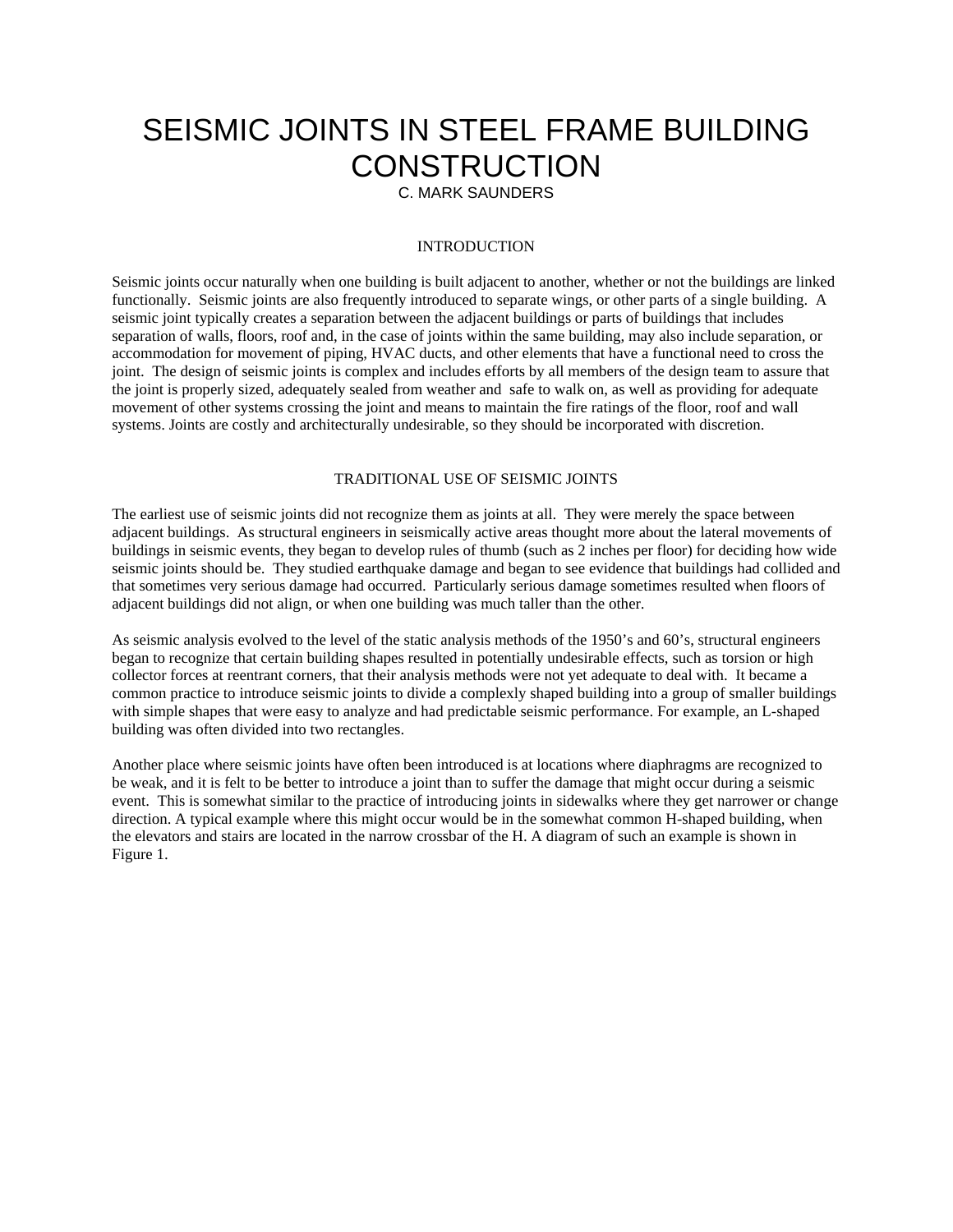

*Figure 1. Example of Seismic Joint Location in H-Shaped Building.* 

Starting with the 1988 UBC, definition and design criteria applicable to various types of irregularities were introduced. The design criteria included force penalties for design of certain elements (e.g. one-third increase not permitted for collector design) when plan irregularities occurred. Once these provisions were adopted, there was additional incentive for engineers to utilize three-dimensional dynamic analyses to better define forces due to irregularities, and the use of seismic joints strictly for analysis ease was less frequent.

### SEISMIC JOINT VS. EXPANSION JOINT

Seismic joints are similar to expansion joints, but at the same time very different. Expansion joints are introduced to accommodate building movements caused by shrinkage, creep, or temperature changes. They are often one-way joints, that is, they are primarily intended to accommodate movements in the direction perpendicular to the joint. Expansion joints are also commonly placed at some regular interval of length based on the expected rate of shrinkage or temperature movement expected to occur over the building length. Seismic joints, on the other hand, must accommodate movement in both orthogonal directions simultaneously and their spacing is not typically affected by building length or size.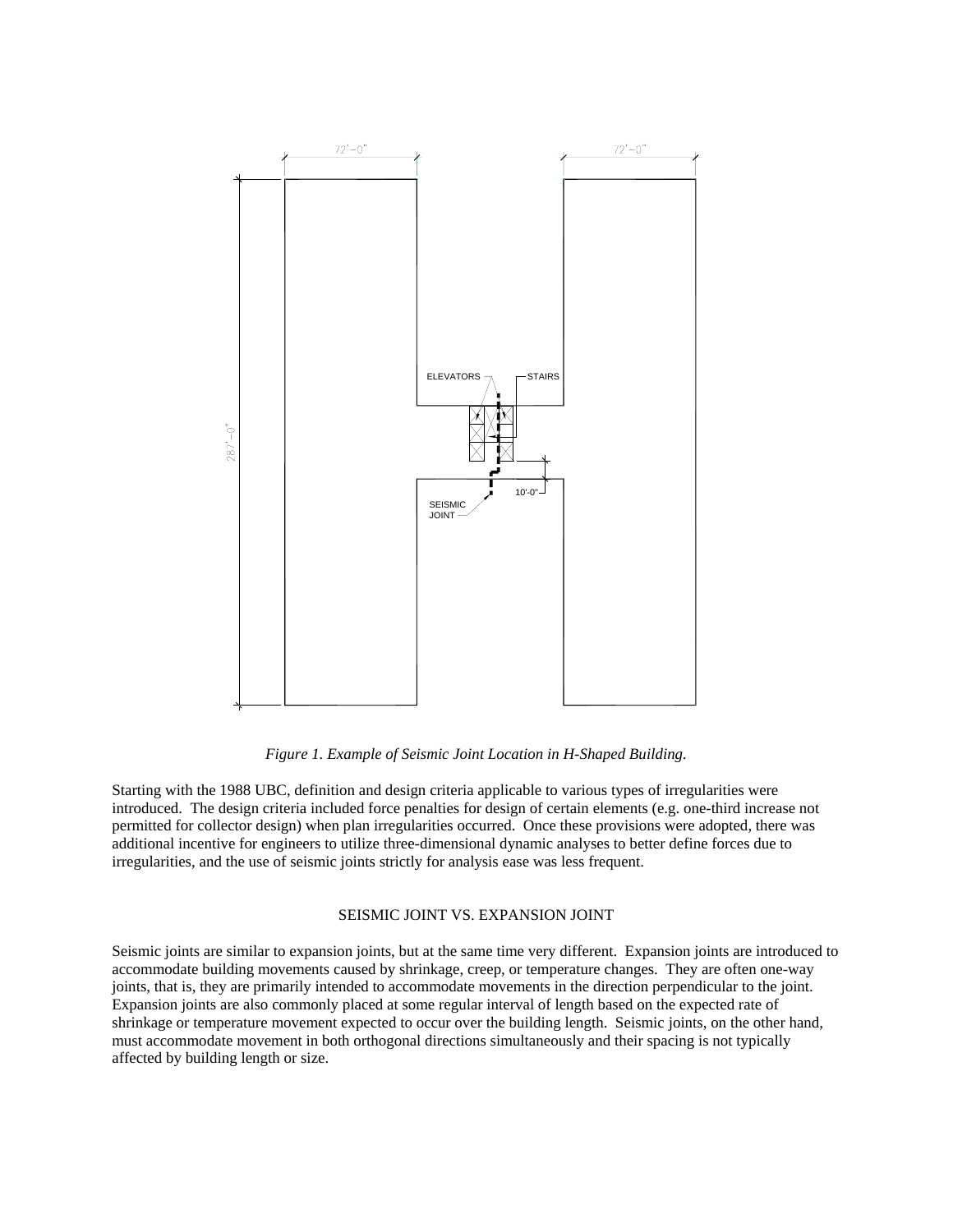# COST ISSUES

In major urban areas, the largest cost of seismic joints may well be the cost of the land (or lost building area) needed to accommodate the joint. For example, in downtown San Francisco, even in the current poor office economy, office buildings sell for more than \$200 per square foot. If an owner wants to construct a 40 story building on a site with a 100 ft. long side adjacent to another building, and a 4 ft. wide building separation (seismic joint) is needed, the lost square footage would be worth \$200x100x40x4=\$3,200,000.



*Seismic Joint Between Adjacent Buildings*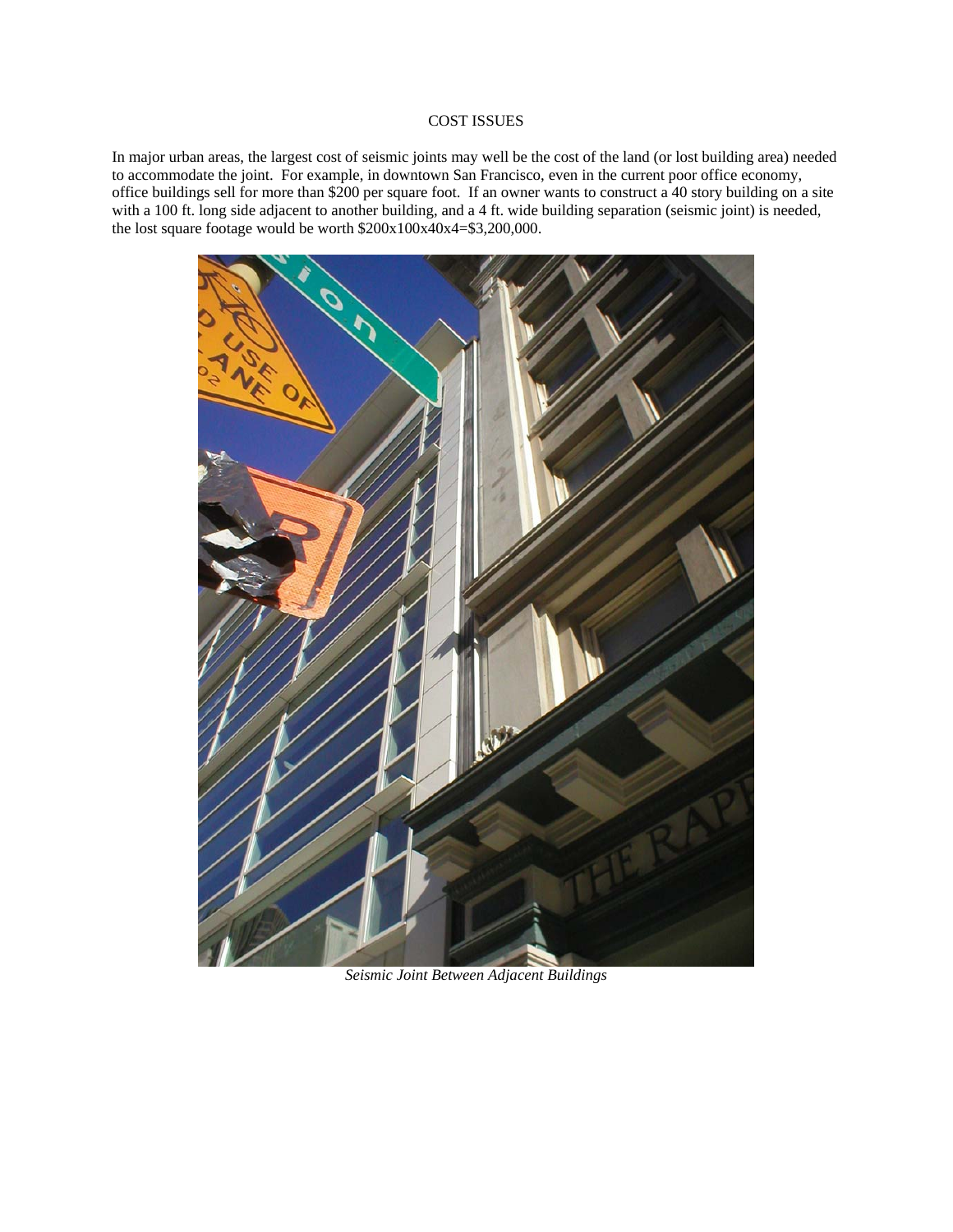For joints within a building, the cost is in the additional structure, the added cost of joint wall and floor covers, additional flashing and sealing, fire blankets, and piping and ductwork expansion devices. Cost estimators tell me that they estimate the cost of wider (2 ft. range) seismic joints at \$150-\$200/lineal foot. For an internal seismic joint of the same size as described above, this would result in a cost of around \$1M.



*Seismic Joint Within a Building* 

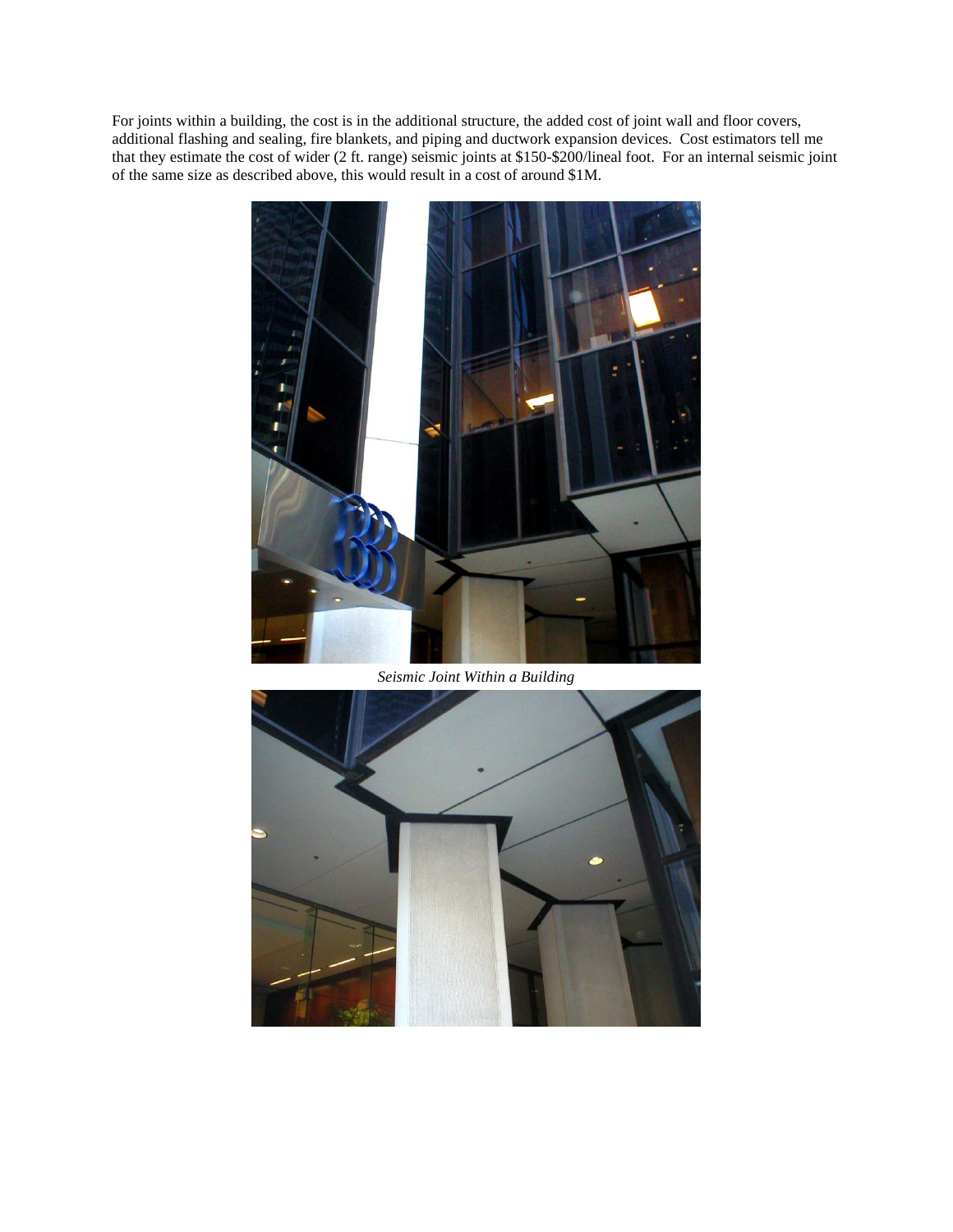#### WHEN TO USE SEISMIC JOINTS / WHEN NOT

Seismic joints or building separations between adjacent buildings that are constructed at different times, have different ownership, or are otherwise not compatible with each other are clearly necessary and generally unavoidable. Within a single building, however, it is desirable to avoid seismic joints whenever possible, for all of the reasons discussed above. Where seismic joints may have been routinely inserted in the past, modern analysis methods can often provide the engineer with sufficient information and confidence to eliminate the joints. Where a sufficiently detailed and sophisticated analysis is performed, the required forces at reentrant corners, narrow and weak diaphragm areas, etc. can be determined with a fairly high degree of confidence, and appropriate resistance can be provided.

Sometimes it is even possible and desirable to avoid joints between wings of a building that are to be constructed in two or more phases. To accomplish this generally requires that the owner and architect be very sure of what the future wing or wings will be like, and provide sufficient fee to the structural engineer to analyze the building for seismic force distributions that could be expected in the configuration occurring in each phase of its construction. When this is done, the first phase can be designed for the worst case forces of any of the levels of buildout, and accommodation can be made for the connection of the future wings. Obviously, caution is required in using this approach, since future designs could be affected by code changes that would render the assumptions used in the first phase invalid. Generally the agency having jurisdiction would require that the complete building, at each level of completion, meet the code applicable to the most recent stage of construction. In the case of significant changes in seismic codes, this could lead to a requirement to seismically retrofit the previously constructed phases of the building, or to introduce the previously avoided joint.

#### LOCATION OF SEISMIC JOINTS

When seismic joints are determined to be necessary or desirable for a particular building, the locations of the joints are often obvious and inherent. Often these inherent locations are also the most desirable from the standpoint of mitigating the appearance and cost of the joints. For example, if a joint is introduced because elevators, stairs, mechanical shafts and other floor openings conspire to so weaken the diaphragm that a joint is deemed necessary (see Fig. 1), the beneficial result is that there is very little floor area through which the joint needs to traverse. The various shafts and floor openings can be incorporated as part of the joint and only the narrow area of floor remaining (usually a corridor) requires an expensive joint cover. Similarly, joints that may be employed at reentrant corners and comparable locations have the advantage of being relatively easy to conceal in the exterior wall. Where there are several possible joint locations that would satisfy the functional purpose of the joint, similar considerations to the above should govern the choice of location and path of the joint.

#### WIDTH OF SEISMIC JOINTS

The width of seismic joints in modern buildings can vary from just a few inches to several feet, depending on building height and stiffness. Joints in more modern buildings (post-1988) tend to be much wider than their similar predecessors. This is due to several major factors, the most important of which is changes in the codes. Other contributing factors are the lower lateral stiffness of many modern buildings, and the greater recognition by engineers of the magnitude of real lateral deformations. This latter factor is, of course, behind the changes in the codes.

It is instructive to review the history of drift calculations and seismic joint width from the perspective of code development. The following table is based on assumptions for a 10-story Special Steel Moment Frame building in a basic Seismic Zone 4 (not near-fault) area, on good soil. Separations are calculated for two identical 10-story wings.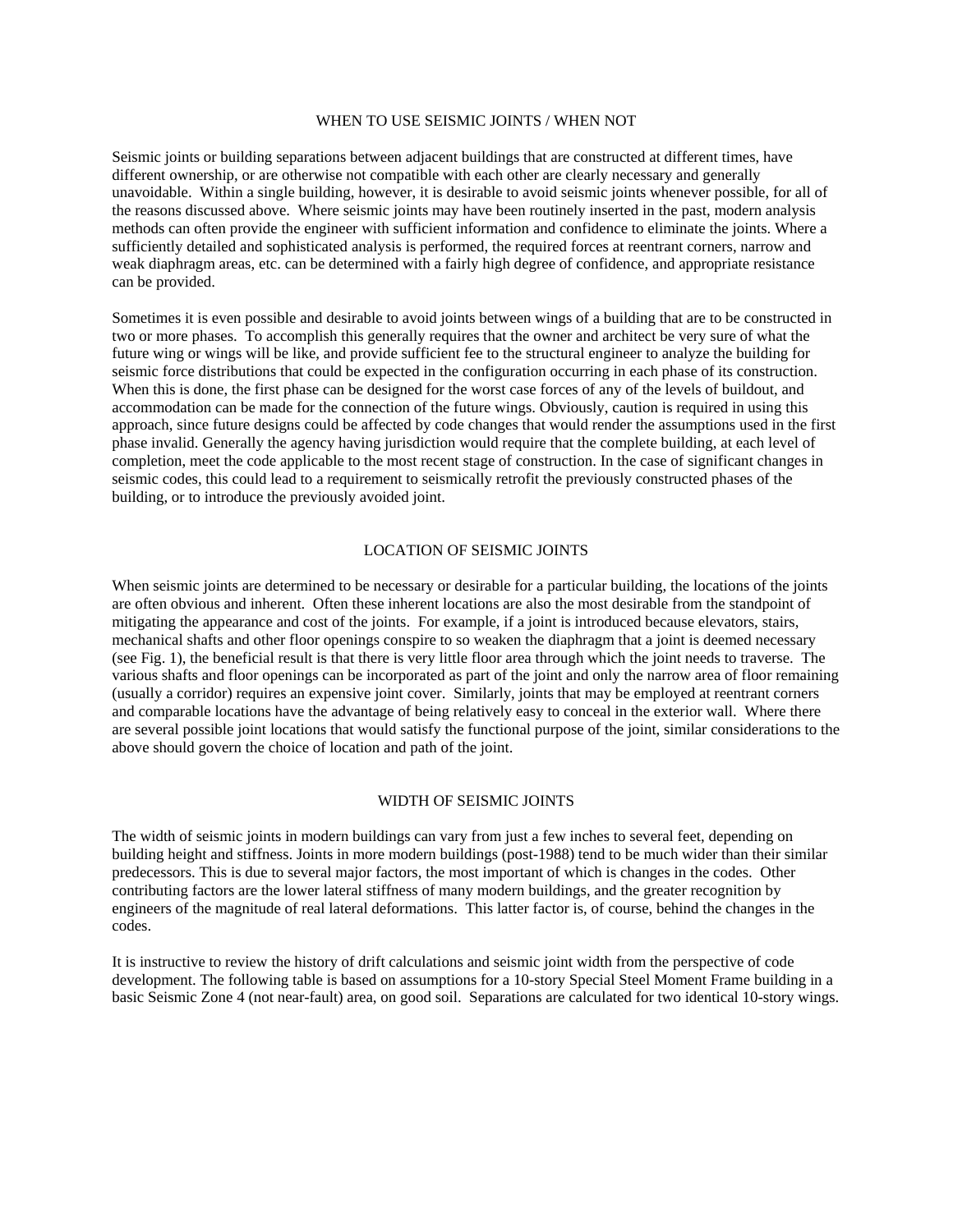| Code                      | V basis                                      | $C_d$          | <b>Drift</b><br>Limit       | <b>Relative</b><br><b>Stiffness</b> | <b>Bldg.</b> Separation<br><b>Criterion</b>                                                                                                                                        | <b>Seismic</b><br>Separation/                 |
|---------------------------|----------------------------------------------|----------------|-----------------------------|-------------------------------------|------------------------------------------------------------------------------------------------------------------------------------------------------------------------------------|-----------------------------------------------|
|                           |                                              |                |                             | (Note2)                             |                                                                                                                                                                                    | <b>Joint Width</b><br>(Note 4)                |
| 1982 UBC                  | V=ZIKCSW<br>$K=0.67$                         | 1.0<br>(Note1) | 0.005                       | 3.6<br>(Note 3)                     | 2312(h)<br>"separated<br>structurally by a<br>distance sufficient to                                                                                                               | 16.2 inches<br>$(\omega 0.005)$<br>8.1 inches |
|                           |                                              |                |                             |                                     | avoid contact under<br>deflection from<br>seismic action or<br>wind forces."<br>(Note 5)                                                                                           | $(\omega.0025)$<br>(Note 3)                   |
| 1888/94 UBC               | $V = ZICW/R_w$<br>$R_w = 12$                 | $1.0*$         | $0.03/R_w =$<br>0.0025      | 13.2                                | 2312 K<br>$3R_w/8 = 4.5$ times<br>sum of drifts<br>calculated by code.                                                                                                             | 36.5 inches                                   |
| 1997 UBC                  | $V = C_v I W / R T$<br>$R = 8.5$             | $.7R = 5.95$   | 0.020                       | 10.1                                | 1633.2.11<br>$\Delta_{\text{MT}} = \sqrt{\left(\Delta_{\text{M1}}\right)^2 + \left(\Delta_{\text{M2}}\right)^2}$<br>The $\Delta_M$ values are<br>calculated using C <sub>d</sub> . | 45.8 inches                                   |
| 2003 NEHRP<br>2002 ASCE-7 | $V = C_s W$<br>$C_s = S_{DS} / R/I$<br>$R=8$ | 5.5            | $0.015$ for<br><b>SUGII</b> | 16.1                                | 4.5.1 "avoid<br>damaging contact<br>under total<br>deflection, $\delta_{x}$ $\delta_{x}$ is<br>calculated using $C_d$ .                                                            | 48.6 inches<br>(Note 6)                       |

Notes:

1. Cd was not used, drift values were set lower and calculation was based on non-amplified elastic drift.

2. Relative stiffness of frames was based on the assumption that the frame design was governed by drift. The relative stiffness was calculated as  $C_dV/D$ rift Limit.

- 3. This value is lower than typical designs because most offices used their own more conservative rules of thumb and other criteria for wind and strength would likely have governed these buildings.
- 4. Assumes two identical 10-story wings, both designed at the drift limit. The joint width is calculated for the root of the buildings.
- 5. "Deflection from seismic action" was typically interpreted to mean deflection calculated at code forces without amplification.
- 6. This value is based on the sum of the absolute values of drift. Most firms would calculate an SRSS value, as explicitly prescribed in the 1997 UBC, or calculate a value from some type of dynamic analysis. See later discussion of research by Kasai et al.

Based on the table above, it is clear that, for the example shown, the required stiffness of drift-controlled moment frames has not changed dramatically over the years. However, for near-fault zones and other areas where seismicity has been increased, the design forces have been increased significantly, resulting in stiffer buildings as compared to earlier buildings in those areas.

As seen, prior to 1988, building separations or seismic joints were usually based on calculated code drift values, which were as much as 4 to 8 times less than those indicated by later codes.

The above discussion is based on the use of code approaches to building design, which are common and practical for low-rise buildings. Firms designing taller buildings commonly utilize more sophisticated dynamic analysis procedures that can often be used to justify smaller separations between buildings and smaller joints, if joints are used. In addition, researchers Kasai and Jagiasi (1993) have proposed a special method, referred to as the Inelastic Spectral Difference Method, that gives results indicating that the SRSS method of combining the two building drifts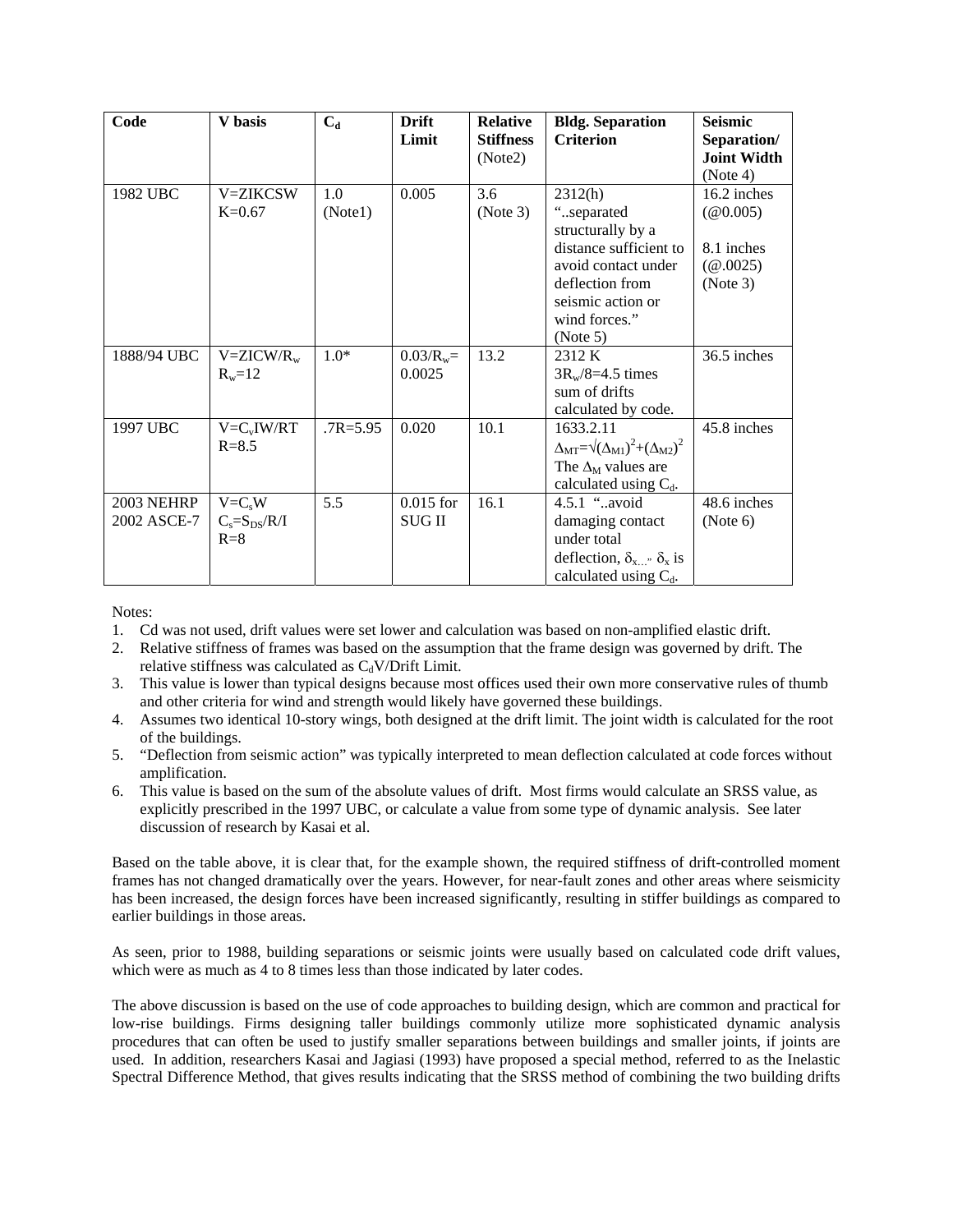may be too conservative for adjacent buildings or wings with similar natural periods. Use of the absolute sum of the drifts of the two buildings, or wings, is obviously the conservative upper limit for joint width.

### STRUCTURAL DESIGN ISSUES

Seismic joints often result in somewhat complicated structural framing conditions. In the simplest of joints, separate columns are placed at either side of the joint to provide the necessary structural support. When double columns are not acceptable, the structure must either be cantilevered from more widely spaced columns, or seated connections must be used. In the case of seated connections, there is the temptation to limit the travel of the sliding element, as longer sliding surfaces using teflon sliders or similar devices are costly and the seat element may interfere with other elements of the building. It is strongly recommended that seated connections be designed to allow for movements that exceed those calculated for the code earthquake (475 year return period) to allow for the effects of greater earthquakes and because the consequences of the structure falling off of the seat may be disastrous. Where this is not possible, restraint cables such as are often used on bridges should be considered. Where restraints are used, impact forces must be considered in their design.

#### ARCHITECTURAL AND FIRE ISSUES

Architects have a strong dislike for seismic joints, with good reason. The joints require very significant design effort by the architect and, ultimately, no matter how well they are done, they are expensive and unattractive features of the building. In low to mid-rise buildings, architects will frequently ask that the joints be made the same width over the full height of the building, in order to simplify the design. This is, of course, acceptable from a structural engineering perspective, but can add to the expense of the joint because of the larger-than-needed joint covers that will be employed at the lower floors of the building.

Joint covers are costly specialty items that increase in cost and decrease in availability exponentially as they increase in width. The joints typically require very complicated detailing to achieve weather-tightness at the building exterior

and to maintain through-floor fire ratings. Fire rating is typically accomplished through use of fire blankets that are hung slack across the joint. Reportedly, inadequate fire protection for seismic joints was a major contributor to the 85 deaths in the 1980 MGM Grand fire.





*Figure 2. Example 2' 0" wide seismic joint* Photo *Photo of joint in Fig. 2*